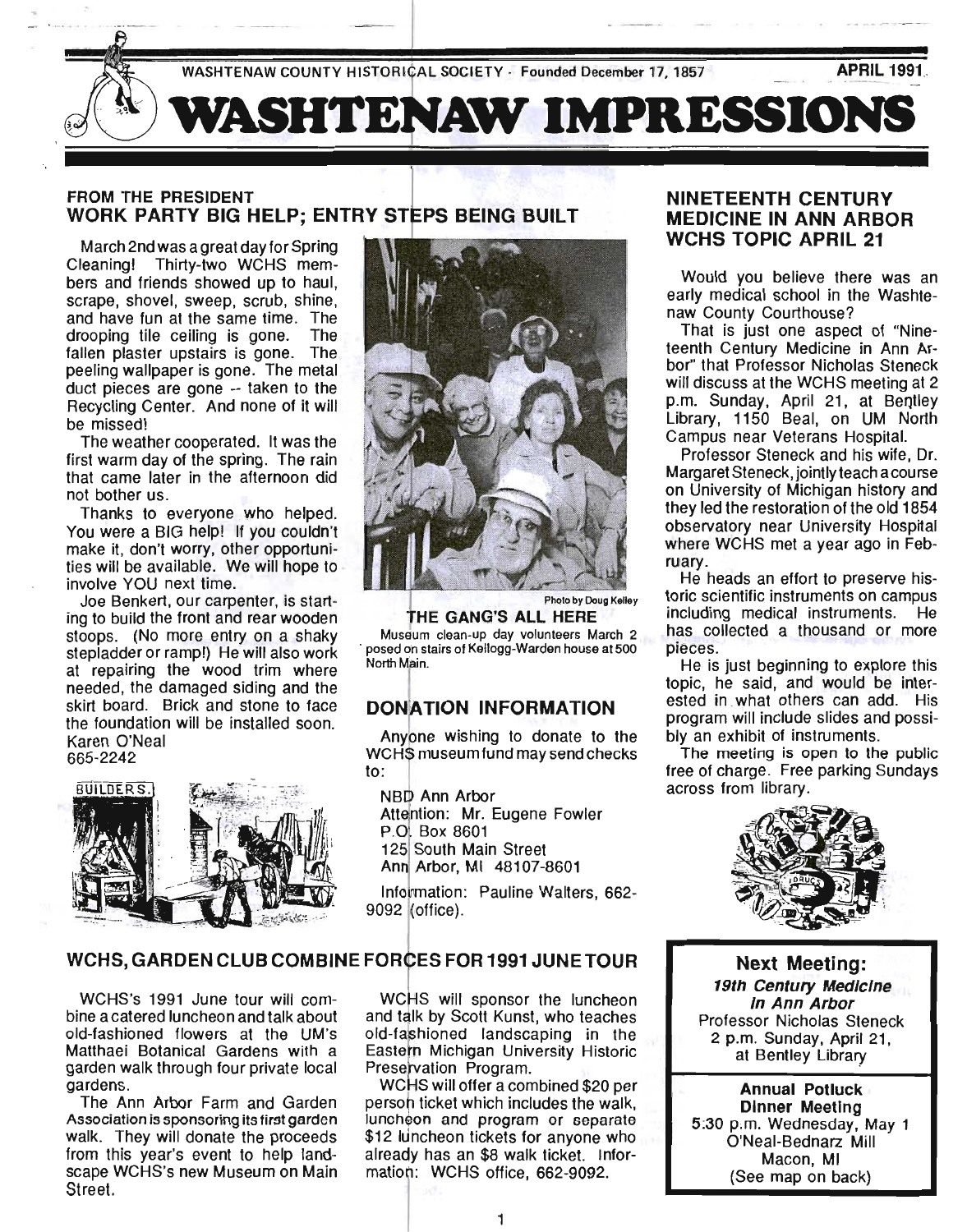## IRISH SETTLED THERE FIRST **NORTHFIELD HAD CATHOLIC CHURCH BEFORE ANN ARBOR**

For travelers on the US-23 freeway north of Ann Arbor, the high spire of St. Patrick's Catholic Church of Northfield township is a landmark.

A WCHS audience gathered, appropriately enough on March 17, to tour the church and rectory and learn about the history of the parish established to serve early Irish settlers in Washtenaw County.

Thomas Hennings, professor of English at Eastern Michigan University and author of a history of Northfield Township as well as a history of St. Patrick's Church, was the speaker.

The parish of St. Patrick's was founded officially in 1831 when the first log church was built, he said.

Northfield township was originally part of Ann Arbor township and was settled at the same time. Benjarnin Sutton, the first settler, came out from Detroit in 1824 with Allen and Rumsey until the trail split at Plymouth. Sutton went to the right and founded

what would later be called Sutton's Corners. His homestead, where he sold livestock, was on Pontiac Trail near Sutton Road. (Joy Road also crosses Pontiac nearby.)

"The original missionary priest who came out to Washtenaw County was Father Patrick O'Kelly. He came to America in 1821 and was immediately sent to western New York state to minister to the Irish who were building the Erie Canal.

"He founded a little log church in Rochester and they gave it the name St. Patrick. It evolved into St. Patrick's Cathedral, seat of the diocese of Rochester. So Patrick O'Kelly is famous in New York church history as well as Michigan.

"In 1826 he came to Michigan and signed the register at St. Anne's Church in Detroit. At that time, in the Lower Peninsula, there were only two Catholic churches--St. Anne's whose pastor was Father Gabriel Richard and the mission of the Grand River for Indians near Grand Rapids, whose pastor was the celebrated Father Baraga. So O'Kelly became the third Catholic priest in Lower Michigan at the time.

"In a letter to the Bishop of Cincinnati (the diocese of Cincinnati having jurisdiction over Michigan at that time) Gabriel Richard writes that O'Kelly Is going out to 'Washtenaugh' county to mInIster to the Irish who are trickling In. Richard stated there were far more Irishmen there than In Detroit.

"The Irishmen came across Lake



Ann Arbor News photo by Jack Stubbs Came. His name Courtesy of Thomas Hennings Was Thomas Cul-

that he wasn 't available.

"In 1840 a family had a dying member. A member of that family came out to Northfield and Morrisey wasn't around. The person, who did not receive last rites, died.

"The Irish Catholics in Ann Arbor took up a petition and sent it to the diocese of Detroit. (A. new diocese had been formed there in 1833.)

"As a result, Morrisey was recalled in 1840 and sent to Wisconsin.<br>He is celebrated in Wisconsin as the founder of many parishes in the Milwaukee area.

"A new priest that he was to be a resident pastor

### ST. PATRICK'S CATHOLIC CHURCH len. He was told At Whitmore Lake and Northfield Church Roads near US-23.

Erie and settled in Northfield township because of its oak openings or meadows. They thought they would not have to chop down trees and clear the land to farm.

"They were unpleasantly surprised to find out the root systems of the burr oaks in those vast meadows were horrendous. They could not be plowed by horses--they had to be plowed with oxen. It wasn't until 1850 that horses outnumbered oxen on the farms of Northfield townShip.

"In 1831 the Irish settlers built a log church with no name at all in the area of the present rectory. We know they wanted to finish it by Easter but did not.

"Four years later Father Thomas Morrisey was sent to minister to the Northfield church and to southern Livingston County where masses were said in private homes.

"O'Kelly was sent to the Milwaukee area because many Irishmen were settling there.

"The Irish Catholics in Ann Arbor complained that Fr. Morrisey would not say mass in Ann Arbor too often,

in Ann Arbor by the Vicar General of the Diocese of Detroit, Monsignor Badin.

"Now Detroit had a bishop--his name was Frederick Rese. He was a German who came to Michigan, took a look at Detroit, stayed for **a few** months and went back home to Germany, although until he died he was the titular Bishop of Detroit.

"So the Vicar General was running the Detroit diocese and Badin told Cullen he was not to live out here in Northfield. Cullen was to build what eventually became St. Thomas Church in 1842.

"Meanwhile, O'Kelly came back and was made pastor of Livingston and Oakland Counties. He established his pastoral residence on Silver Lake Road in Green Oak Township, close to this area, although he had to serve Pontiac and the rest of Oakland and Livingston.

"The first log church was replaced In 1837 under Morrisey's pastorate with a frame church In the area of the cemetery. That church had no name.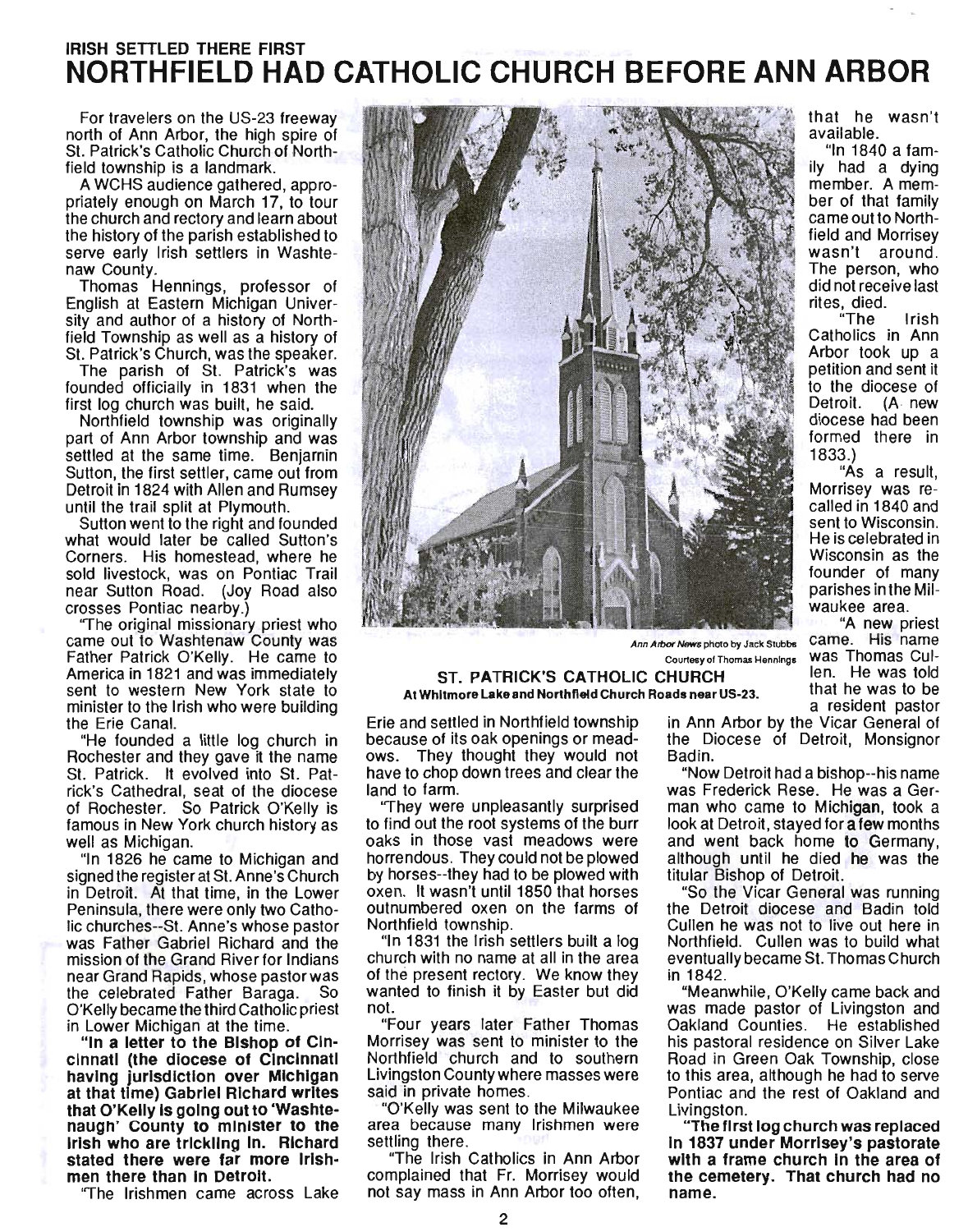"In 1850 that church had an extension built across the front of it, giving it a T-shape appearance. In 1850 the church got its first name--it was called St. Bridget's.

''There was no pastor in residence. The pastor would be at St. Thomas and he would administer from Ypsilanti to Jackson, which seems pretty hard, but remember the railroad was in to Jackson by 1841, so he took the railroad. He would come out to Northfield with horse and buggy.

"In 1864 they got a new bishop who lived In Detroit and we got a pastor In residence In Northfield township. His name was Peter Wallace. He decided he would have to build a rectory for himself to live In and he hit upon the Idea of rais-Ing money by having a farmer's picnic.

"Now in the Bentley Library, in the Stevens letters there, we have William Nelson Stevens writing to his son, who was off in the Civil War fighting, telling him that the Catholics had their first annual picnic yesterday (August 20, 1864).

"It attracted 1 ,500 at 50 cents a head. They made \$750. It was on the shore of Whitmore Lake, Whitmore Lake being a very popular summer resort at the time, having had grand hotels and beaches and groves for picnics.

"Wallace was able to build the rectory just north of the present rectory.

"In 1878 the parish had grown so much, especially in the summer because of tourists coming through, they decided they needed a much larger church and they built the brick church that you see now.

"It was built at the cost of \$10,000. It's 44 by 88 feet. The original stained glass windows are there. It looks very much like it did when it was built over a hundred years ago.

"The priest at that time was Joseph Van Waterschoot. He decided he would have a competition between the Irish and German families attending and, according to legend, verified by old timers In our parish, there were two collection boxes, one for the Irish, one for the Germans.

"If the Germans put in more money they would call it St. Joseph. If the Irish put in more, they would call it St. Patrick. The Irish put in more--there were far more Irish here than Germans, although there were quite a few Germans attending the Lutheran church down Northfield Church Road.

"So the church got the new name of St. Patrick. It was dedicated October 20, 1878 by Bishop Casper Borgess,

bishop of Detroit diocese.

"In 1 889, the Reverend Louis Goldn 1889, the Heverend Louis Gold-<br>ick came and became a longtime<br>pastor. He decided be needed a new pastor. He decided he needed a new rectory and the present rectory was built in 1890.

"Goldrick added another money raisindfestival--the Fourth of July picnic at WHitmore Lake. Because of the summer resort status of Whitmore Lake. there were popular singers and entertainment in the hotels.

"They would come and sing and Louis Goldrick himself was a great singer. An Ann Arbor journalist at the time referred to him as 'the Caruso of

Whitmore Lake.' '''<br>"There was a rumor that he had once been in show business, gave it up and became a priest. That's not true. He entered the seminary when he was 13 years old. He was always going to be a priest but he did Sing beautifully. He would lead the singing of patriotic songs at the picnic.

"The St. Patrick's Fourth of July picnic went until 1899. In 1900 it was given over to St. Thomas Church, Ann Arbor, because St. Thomas was build-

ing their present stone church.<br>"We have in our archives a gift of old letters from a Mrs. Nanry who died a few years ago. One of the letters, dated St. Patrick's day 1840, is a petition to Monsignor Badin, signed by over 150 Ann Arbor and Northfield township residents, testifying to the integrity and good character of the Reverend Thomas Morrisey. This was a counter petition to the one from Ann Arborites complaining about him.

"It is the oldest document in the archives of the Lansing diocese related to the Lansing diocese. They do not have the Ann Arborites petition.

"In he collection of letters that Mrs. Nanry gave us is also a letter by the Reverend Louis Goldrick in 1908 from Toledo. He claims he's been trying to call but the rectory is always busy and he guesses everybody's using the phone.

"Mrs. Nanry said that from 1902-1908 he only telephone in southwestern Northfield township was in St. Patrick's rectory and it was used by local residents.

''The church and the rectory were hit by a severe windstorm in 1917. The roofs were completely blown off and the church's stained glass windows damaged. The roofs were put back on and the windows repaired.

"In 1924, Father George Warren Peek became pastor. He actually succeeded Father Goldrick except for an interim pastor for a few months. Peek was a young man. He was later to go on to several other parishes and wind up in St. Thomas. He was pastor there from 1940 to 1969.

"Under Peek's pastorate at St. Patrick's extensive renovations were made. The church was remodeled and the grounds landscaped. The trees and shrubbery on the church grounds were planted by the parishioners at that time .

''They also erected a statue of the Sacred Heart between the rectory and the church in honor of Father Goldrick.

''The biggest thing they did was to build a basement underneath the church which was to serve as its social hall until 1978. In order to do that, the church was raised up on jacks.

''The men dug out the basement and then they inserted everything- the modern coal boiler furnace, bathrooms, kitchen and the like.

"In 1977 Father Patrick Jackson decided that in honor of the centennial of the church, they needed a new social hall which would also serve as religious education classrooms.

''The social hall officially opened December 31,1977, for a New Year's Eve party."

The land on which the SOCial hall stands was not part of the original 80 acres purchased by a Peter Desnoyer, sliver-smith of Detroit, and given to Bishop Fenwick, bishop of the diocese of Cincinnati.

"When Father Jackson was exploring the land north of the rectory for the site of the new parish center it was discovered that none of that land 'perked.' Much of the land out here is swampy.

''The church purchased seven acres across Northfield Church Road on which to build the social hall. That meant their land went to about fifty feet east of the hall. Most of the parking lot was still not owned by the church.

"Peter Kelly, an oldtime resident born in 1899 and ex-Northfield township supervisor, was outraged but they just squatted.

"Eventually in 1984 the land was officially purchased so now we do own the parking lot.

"Somewhere about the time of the Labor Day Festival In 1980 the roof blew off the social hall and one wall was destroyed. Many tile on the church roof were blown off and there was much damage to the stained glass windows."

The buildings were insured and the damage was repaired right away, he said. Apparently this area is in a tunnel of heavy winds or a tornado area.

"Father (A. Joseph) Immel replaced Father Jackson in 1980. He will take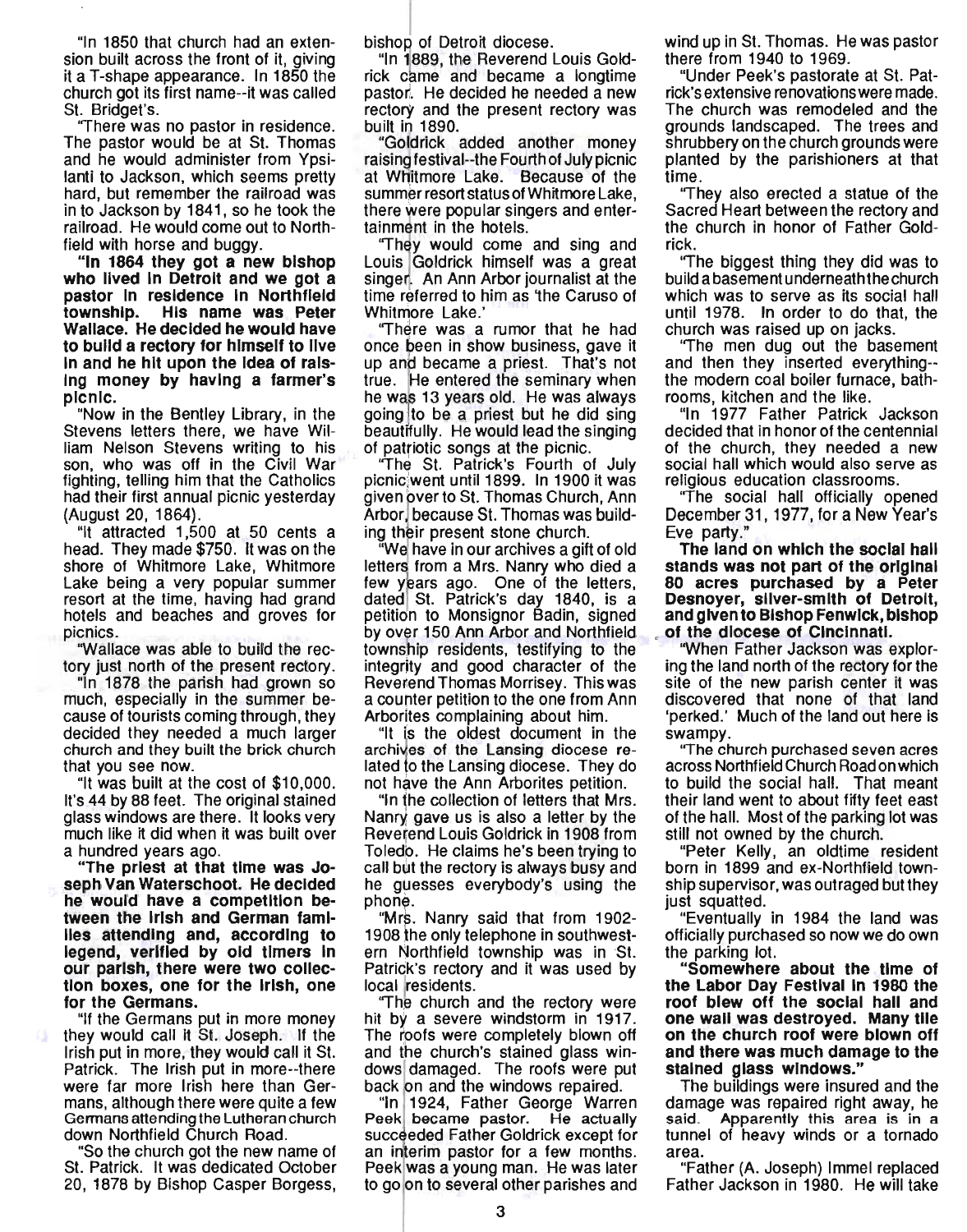you on a tour of the rectory which has been restored and brought up to date. Father Jackson initiated the renovation.

''The church has just been completely remodeled in 1990. At this time last year, masses were said in the social hall during Lent and on Easter the church was re-opened so you'll see the new plastering and paint job."

After allowing a few minutes to look over an exhibit of historical materials, Professor Hennings led us to the church.

He noted that the church is the original structure except for the roof. The doors to the outside, replaced in 1949, were again replaced in 1986 when Tom Monaghan of Domino's Pizza donated them.

"Monaghan attends this parish occasionally and is an official member of the parish, I believe, although he has his own chapel and chaplain.

"A big problem occurred In 1983. When the organ was playing, these little white flakes were showering down on the choir loft and organ from the belfry. We thought It was patches of plaster.

''The men's club went up there and found there had been a longtime nest of pigeons and those flakes were all pigeon droppings.

"It was a horrendous job having to clean that out. They cleaned out the bell as well and confirmed what was in our records--that the bell was purchased by a Bernard Keenan and given in 1890 when the rectory was dedicated.

''The interior walls were originally whitewashed. In 1951 the walls back of and around the altar were covered with wallpaper and murals put on the ceiling.

''The murals of God, Mary, the Sacred Heart and such stood until 1970 when Mark Thompson was pastor. It was estimated that they were of no historical, artistic or monetary value and they were taken down and thrown out.

"Father Pat Jackson told me that the parishioners blamed him for the removal of all the holy pictures in the ceiling but he didn't have anything to do with it.

"In 1970 before Jackson came, this whole place was painted white. So too were the statues of Mary and Joseph. There was a little statue of the Sacred Heart and St. Patrick, both purchased after World War II and put in the back of the church.

"In 1971 when Father Pat Jackson came as pastor, Washtenaw county became part of the Diocese of Lansing. It was no longer part of the

### Archdiocese of Detroit.

"In 1977 we began to replace the old radiators. We had replaced about six of them and one man--a very dedicated parishioner--Ieft one of the vents of the radiator open. That night steam filled the whole church. There were cracks all over the place. They had to cancel mass the next morning and clean up all the paintings and everything.

"Last year the church was painted a creamy beige color with gold trim and stencilwork decoration. The statues were also repainted.

"In 1947 the present padded kneelers were put in. They cost \$800.

"In the late nineteenth and early twentieth century It was the custom to pay pew rent. The families would 'buy' their pews. Some of our old time members stili feel that certain pews belong to them and others shouldn't sit In them.

"Originally there was no altar facing us. Before the reforms of 1965 the priest had his back to the congregation. There used to be an altar rail where people would go and kneel to receive communion."

"When Father Patrick Jackson, pastor here 1971-80, died in 1963 it was his wish to be buried in front of the statue of the Sacred Heart. The diocese complied with that wish, meaning that the bishop had to get special permission, from the Board of Health guess, to have a grave site right there on the lawn. Jackson was pastor at Grand Ledge at the time of his death.

"This church building Is not the oldest In Northfield townShip. The Wesley United Methodist Church at Whitmore lake on East Shore Drive at Main Street was built In 1868, but It has had extensive renovation and additions. St. Patrick remains virtually the same."

"According to church law the chalice that holds the eucharist wafers must be cleaned in a special sink whose pipes do not go into the regular septic system. The special sink is in the room to the audience left, off the altar.

"I don't know what will happen to this church when the parish becomes too large, but it is on the National Register of Historic Places and I tend to think Bishop Povish will preserve<br>it."

The Stations of the Cross are marked by large paintings, almost too wide for the spaces, he noted. A dean of the U-M art school said they didn't have any significant artistic value, but they have been put back up.

"You might see a sign 'Old Saint

Patrick's'. That's not the official name. Brighton has a St. Patrick's Church. In 1976, in preparation for celebrating the church building centennial, Father Jackson suggested calling this 'Old Saint Patrick' to distinguish it from the Brighton church."

The audience then headed over to see the restored 1890 American foursquare style rectory where they were greeted and shown around by Father Joe Immel who was sporting a "Father O'immel" name tag for St. Patrick's Day.

Father Immel has personalized the rectory with many antiques from his own family and others he has collected to supplement the regular furnishings.

Family pieces include a carved wood clock, about 100 years old, from the Black Forest of Germany, a Royal Doulton vase, some of his mother's crystal and a large, handsome carved chest from his aunt.

He has a small chest from the Lydia Mendelssohn estate in the dining room, a Victorian settee and chairs in the living room, religious figurines from a trip to Switzerland last summer, in his study, on the mantel of a slate fireplace.

The long living room has a fireplace trimmed with Pewabic tile, crafted in Detroit, and some stained glass in one of the windows. A large wood framed mirror, once at St. Thomas rectory in Ann Arbor, reflects the room. (Father Jackson salvaged it when it was no longer used.)

Anyone interested was welcome to go upstairs to see the bedrooms and comfortable television-reading room.

The old cupboards were retained in the kitchen but the ceiling, once dropped, had been raised again. There as elsewhere in the house, the curtains were hung inside the window frame to show off the old-fashioned cornerblock with bulls eye woodwork.

A Christmas cactus, an orchid and a large shamrock sat in the kitchen window.

A framed motto over the phone attested to Father Immel's sense of humor: "God made chocolate in heaven and the Devil threw in calories when it landed."

### WHAT IS IT? GAME OFFERED SCHOOLS, GROUPS

WCHS offeres a traveling exhibit of small artifacts set up as a humorous What is it? game to schools for children and another for adults.

They are available for classes and meetings. Information: Arlene Schmid, 665-8773.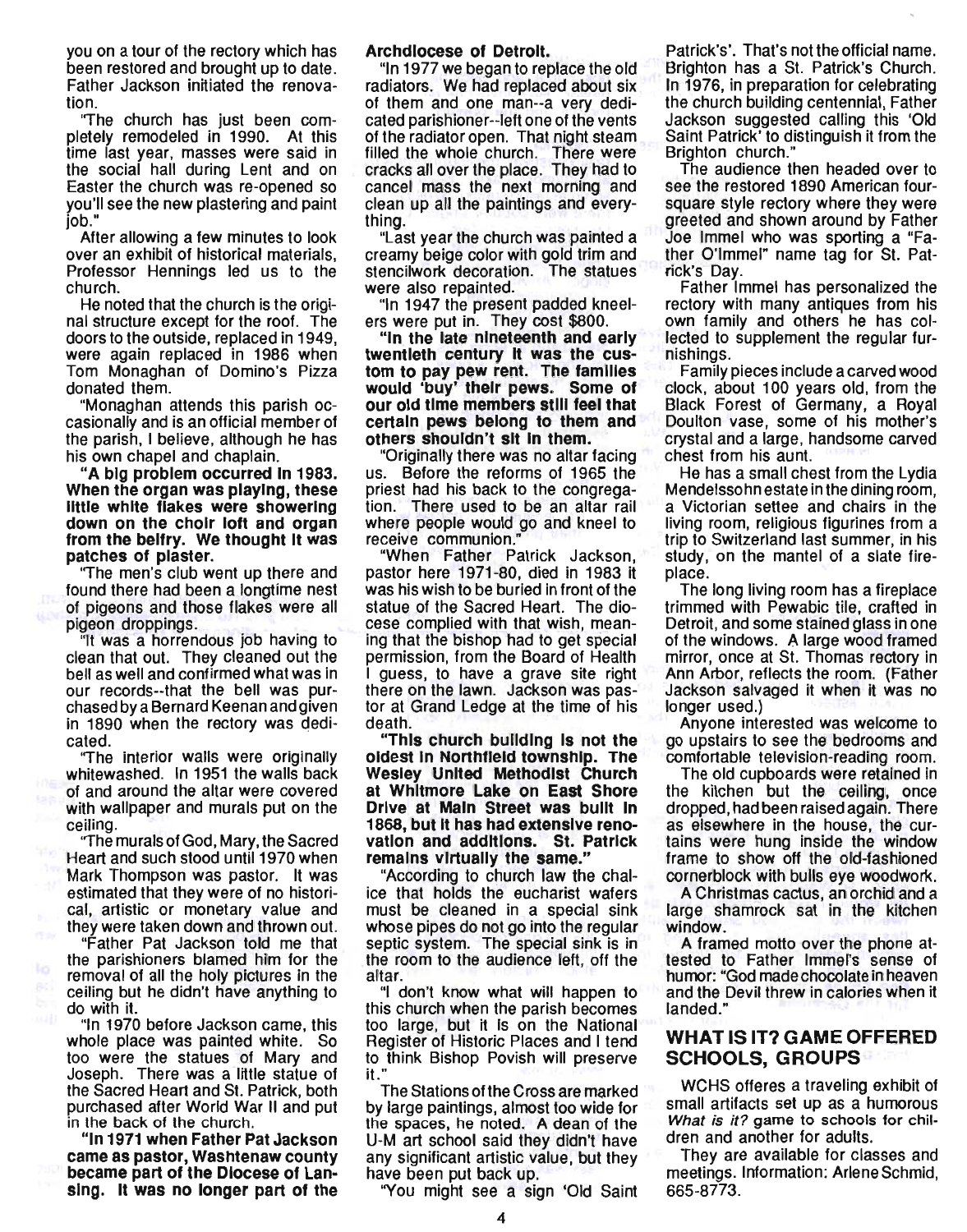# **ANN ALLEN'S HUEGENOT BIBLE GIVEN WCHS**

**By Russell Bidlack** 

(Professor Bidlack, dean emeritus Lexington, Virginia, on November 7, tershould follow her husband's wishes, of the University of Michigan School 1818, Ann became a 21-year-old widow her two sons would have to remain in of Library Science who is the local responsible for a two-year-old son Virginia with their guardian, Ann's authority on the founders of Ann Ar- named John and an infant of eleven former brother-in-law, James McCue. bor--the Allens and Rumseys--made months named Thomas. Thenceforth, from her tearful fare-

edge of Ann Arbor's history is familiar her marriage to John seems to have From her several extant letters to her with the name Ann Allen, or, to be been *more* for convenience than for son, Thomas, written in the 1830s and precise, Ann Isabella (Barry) McCue love. early 1840s, we know that Ann was Allen. Although she was still in Virginia at the time, it was to honor his **GREAT-GRANDDAUGHTER** been named for her. wife that John Allen, in the spring of  $S$ ENDS TESTAMENT No two people could have been more 1824, chose Ann Arbor as the name **different in temperament and sense of** different in temperament and sense of for the settlement he had founded the Sarah McCue of Virginia, last values than were John and Ann Allen.

junior partner, Elisha Walker Rumsey was named wrote the following in Ann Arbor in 1826 while John joined of New York, bore the name Mary Ann was hardled wrote the lollowing no church until late in life. Ann was by metropology in the Bible: may have added to the appropriate- notice with the biblist contains the nature demure, even shy, a "great ness of the choice, there can be no "My Dear Friends of Ann Arbor, home-body" as she described herself doubt that it was John Allen who chose  $\parallel$ , it is with love and pride I give in an 1834 letter, while John was a the name, and that it was his absent this French testament of Ann Barry true extrovert, always the optimist, wife whom he wished to honor. Alleh's to you. I would like to give jovial and self-confident.

had considered earlier, Allensville but this I cannot do. associate, but intimate with very few," and **Annapolis**. He also chose Ann 1 am, however, certain this Bible was Ann's advice to her daughter, as a was brought by one of Ann's fore-<br>while John urged his son, James C. shown on the plat of the village which **bears who were French Huegenots Allen, to "aim to become the center**, or he and Rumsey registered in Detroit to Londonderry, Ireland, when they the brightest star, in the circle of your on May 25, 1824. were driven out of France. **The acquaintances.**"

Arbor? There is ample contemporary  $\blacksquare$  treasured by Ann and her descen- nomic security and the niceties of life, evidence to support the statement made dants over many years. It would while John was a born speculator and in 1852 in Godey's Lady's Book by be thrilling if this little book could adventurer. Educated for the role of a Ann Arbor's first historian, Mary Clark: tell the story but, this we do know, Southern lady, Ann was never com-"It was called 'Arbor' on account of the it tells the most wonderful story fortable among Ann Arbor's predominoble aspect of the original site of the that has ever been told. The that has ever been to the that has ever been to the that has ever been to them in a letter to as foxes" she called them in a letter to ing, resembling an arbor laid out and Sincerely yours, her son, Thomas, in 1837.

It was on October 24, 1824, at the Great-granddaughter" oped a growing sense of guilt for having end of a three-month-long journey, that Ann Allen first saw the cabin January 27, 1991 She became increasingly melancholy which her husband had built in his burr  $\blacksquare$  and withdrawn from her frequentlyoak opening. She had traveled from **absolut husband.** absent husband. Augusta County, Virginia, with John's WHen John Allen wrote to his finan- John's remarkable success, prior to parents and his two children by an cially ruined father in early August, the Panic of 1837, in buying and sellearlier marriage, as well as his younger 1824, urging that he and John's mother ing Michigan land, as well as founding

children rode in their covered wagon, accompany his parents on their jour- in a fine house with "domestics" to do Ann had ridden horseback most of the ney. the new the housework and a groom to tend way, carrying in her lap her and John's The McCues, with Ann's uncle, the horses and drive their carriage. 15-month-old daughter, Sarah Ann. Andrew Barry, and other relatives, all But with the Panic of 1837, John Ann Arbor would be Ann's home for devout Presbyterians and members Allen was financially "used up" as he the next twenty years. The section of Augusta Stone Church, met in an described his situation to a friend.

been married previously. At age 16, John's directive. The state of their psyche as their reduction to

presented Ann Allen's heirloom Bible became the second wife of John Al- be torn between her concern for her to the Society. WCHS plans to exhibit len, a widower with two children, James fatherless sons in Virginia and her it in the new Museum on Main Street.) and Elizabeth, whose ages were similar marital obligations to her restless and Anyone having even a cursory knowl- to those of Ann's two sons. For Ann, adventurous husband in Michigan.

was brought by one of Ann's fore-

Like her husband, Ann had also extended prayer session to consider Ann's humiliation was as devastating

she had been wed to Dr. William McCue, Ann was not invited to this meeting, near poverty. "I am poor and needy." ten years her senior. When he died in but when it ended, she was informed Ann wrote to her son, "When I look that, while she and her infant daugh- back, all that I had is gone to the four

these remarks March 17 when he It wps on June 7, 1821, that she well on August 22, 1824, Ann would presented Ann Allen's heirloom Bible became the second wife of John AI- be torn between her concern for her

previous February.<br>While the fact that the wife of Allen's surviving great-granddaughter of Deeply religious, Ann became a found-<br>ing member of the Presbyterian Church Surviving great-granddaughter of Allen for Allen for whom Ann Arbor ing member of the Presbyterian Church

He rejected two other names that he you the history of this little book "Be courteous to all with whom you

What was the source of the word  $\Box$  This book has been kept and  $\Box$  Ann placed great importance on eco-

cultivated by the hand of taste." Sarah W. McCue, As the years passed, Ann devel-

brother. **Figure 1.1 State 1.1 State 1.1 State 1.1 State 1.1 State 1.1 State 1.1 State 1.1 State 1.1 State 1.1 State 1.1 State 1.1 State 1.1 State 1.1 State 1.1 State 1.1 State 1.1 State 1.1 State 1.1 State 1.1 State 1.1 S** While the elder Allens and the Allen also to Ann that she and Sarah should home and family, although they lived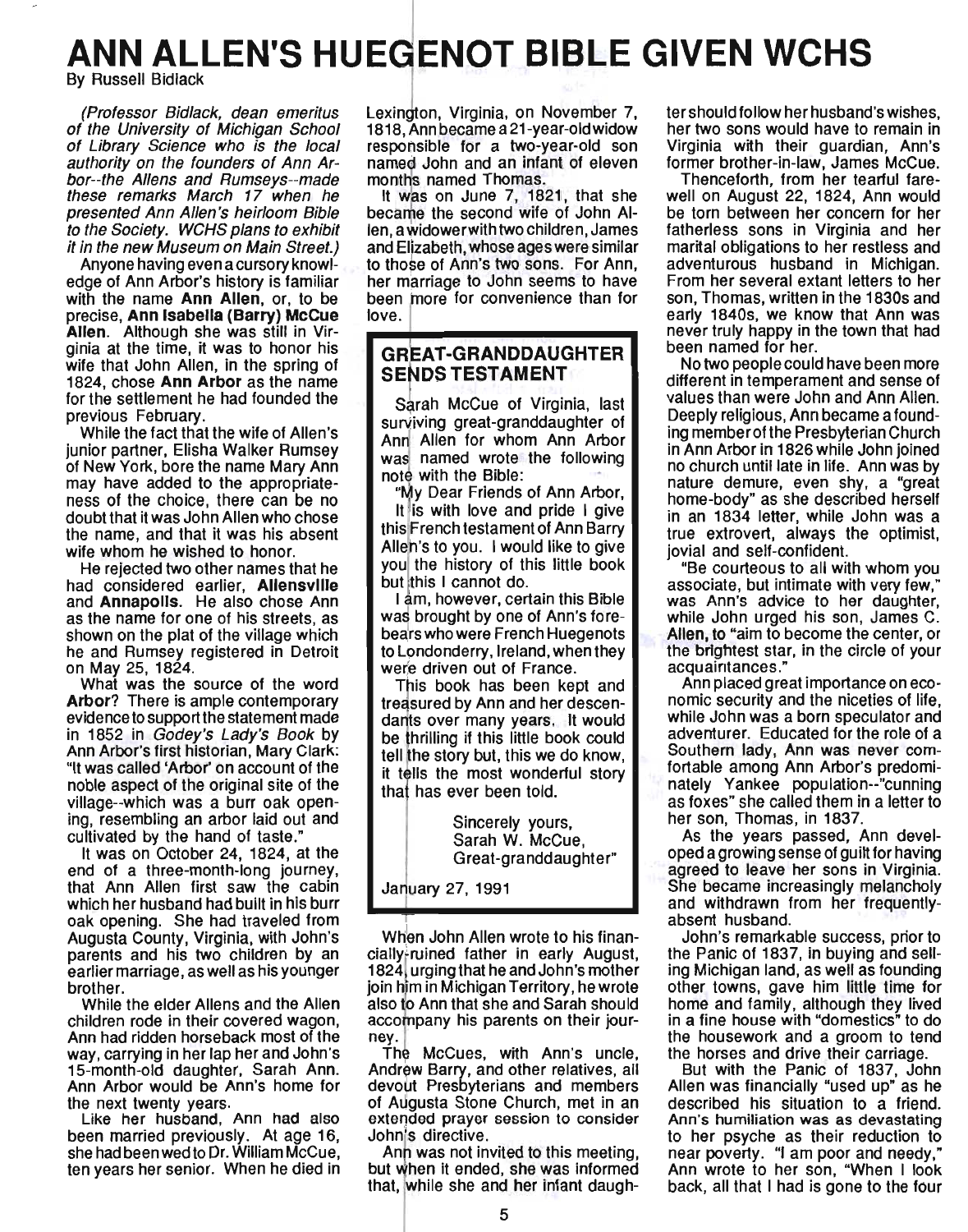winds. All my hopes are realized in disappointment. "

So it was that in 1844, in the words of John's younger brother, James Turner Allen, Ann and John, "not living happy together, agreed to separate." That spring, Ann's son, Thomas McCue, now married and father of an infant daughter, journeyed to Ann Arbor to bring his mother and his half-sister, Sarah, back home to Virginia. There, Ann helped care for her first grandchild, her namesake, Ann Barry McCue.

In 1848, Sarah Allen was married to Dr. J. Addison Waddell of the village of New Hope, and thereafter Ann made her home with her daughter and son-In-law, although she made two lengthy visits each year to the home of her son, Thomas McCue. In 1851, Ann learned that Mr. Allen, as she always called her husband, had died In San Francisco, a victim of the California Gold Rush.

Although Ann was much happier back in Virginia than she had been in Ann Arbor, she continued to suffer heartaches. She witnessed the invasion of Augusta County by the Yankees during the Civil War, in the midst of which, in 1863, her namesake, Ann Barry McCue, died at age 19.

Two years later, in 1865, Ann's son, Thomas, died following a lingering illness, leaving a widow and eight children to face the hardships of Reconstruction. Scarcely a year had passed following this tragedy when Ann's other son, John McCue, who had led a troubled (and childless) life, was carried to his grave near the old Augusta Stone Church. The only son of Ann's daughter, six-year-old Willie Waddell, died in 1867.

A granddaughter remembered Ann as "small and rather frail looking; a very Interesting talker and a good reader. I remember the double window In my mother's room where she would read aloud.

There were three steps by the window that went upstairs; I would slip in when I heard her reading and sit on those steps." This granddaughter also recalled that Ann always retained her Irish accent, that she would say "me frock" and "me own."

In her final years, Ann Allen became both blind and deaf, and life held few pleasures. At last, in her 79th year, on November 25, 1875, death came quietly to the woman who is remembered in the name of our town.

For her funeral at the old Stone Church, which is the oldest Presbyterian church in Virginia, the pastor chose his text from the book of Job: "All the days of my appointed time will I wait till my change come."

But this is the end of Ann Allen's story. To make relevant the purpose of these remarks, we must go back to an earlier time.

Ann's father, Thomas Barry, at age 20, had emigrated from Londonderry, Ireland, to Baltimore, Maryland, in 1787. His father, a merchant who had built up a large trade with the American colonies, had lost much of his wealth during the American Revolution and had died when Thomas was only thirteen.

A prosperous cousin of Thomas named John McKim, who had been reared by Thomas' mother, gave the young man his start in the New World, as he also, a little later, gave to Thomas' younger brother, Andrew Barry. After providing Thomas practical training in his store and warehouses in Baltimore, McKim helped him establish a store for himself on Maryland's Eastern Shore in 1792.

It was there that Thomas fell in love with 16-year-old Ann Isabella Smith. They were married against the wishes of the Smith family, the reason being, according to a letter that Ann Allen wrote in 1867, that her father had been "a stranger and a young Irishman."

Because Thomas Barry's health was adversely affected by the damp climate ofthe Eastern Shore of Maryland, John McKim advised him to take his bride across the Blue Ridge Mountains to a village In the Shenandoah Valley called Staunton, In Augusta COunty, Virginia.

There he established a successful mercantile business, and it was there, on January 22, 1797, that the Barry's only child was born, a daughter, named for her mother. The young couple's joy was short lived, however, for nine days later the youthful mother died.

The illness which had prompted Thomas Barry to leave Maryland claimed his life three years later, in 1800. The McKim family then arranged for a nurse to take Ann to her grandmother in Ireland. There Ann remained until age nine, when her grandmother and her maiden aunt brought her back to America in 1806.

Ann had been left a considerable estate by her father which was carefully managed by her uncle, Andrew Barry, and John McKim, and with her income from those investments, the orphan girl was given an education considerably beyond that afforded most young women of her day, first in private schools conducted by Presbyterian ministers in Staunton and Winchester, and later in a Baltimore "seminary" (actually a finishing school) under the tutelage of "a famous French lady."

Then, in 1813, had come her marriage, at age 16, to Dr. William McCue. The next five years would be the happiest period of Ann's long life.

Although Ann's father, Thomas Barry, had been, Indeed, a "young Irishman" when he made his appearance on Maryland's Eastern Shore In 1792, his Barry ancestors had been French aristocrats long before they became Irish, and on his mother's side, Thomas had a great-grandfather, Sir John McKim, who had been knighted by King William III following the Siege of Londonderry In 1689.

Ann Allen recalled in 1867 that her grandmother had told her that the Barrys had been a noble family, with a "genealogical tree" to prove it. They had also come under the influence of the teachings of John Calvin and had joined the religious reformers called Huguenots.

Under King Henry IV of France, the Edict of Nantes in 1598 had given the Huguenots political rights equal to those of the Catholics, but in 1685 Henry's grandson, Louis XIV, revoked that privilege.

Reformed religion was now forbidden in France, and all children were to be educated in the Catholic faith. Those who refused to return to the Mother Church faced dire punishment, men became galley salves and women went to prison.

Some 400,000 Huguenots fled France after 1685, but, because emigration was also forbidden, their departure was gradual, with individual families quietly slipping away, leaving their property and most of their possessions behind them.

Thus did members of the Barry family find their way to County Donegal in Ireland, near Londonderry. While maintaining their strict Protestant faith, the Barrys, like other Huguenots, were quickly assimilated into the culture of their new homeland. Even the French language was soon forgotten.

The French philosopher, Voltaire, once said that "every Huguenot with a Bible In his hand Is a pope." Indeed, the Bible, particularly the New Testament and the Psalms translated Into the vernacular, was considered a necessity for every Huguenot home.

This may explain, also, why the only item owned by the first Barry to seek refuge in Ireland, and which has been passed down as a family heirloom for over 300 years, is a small leather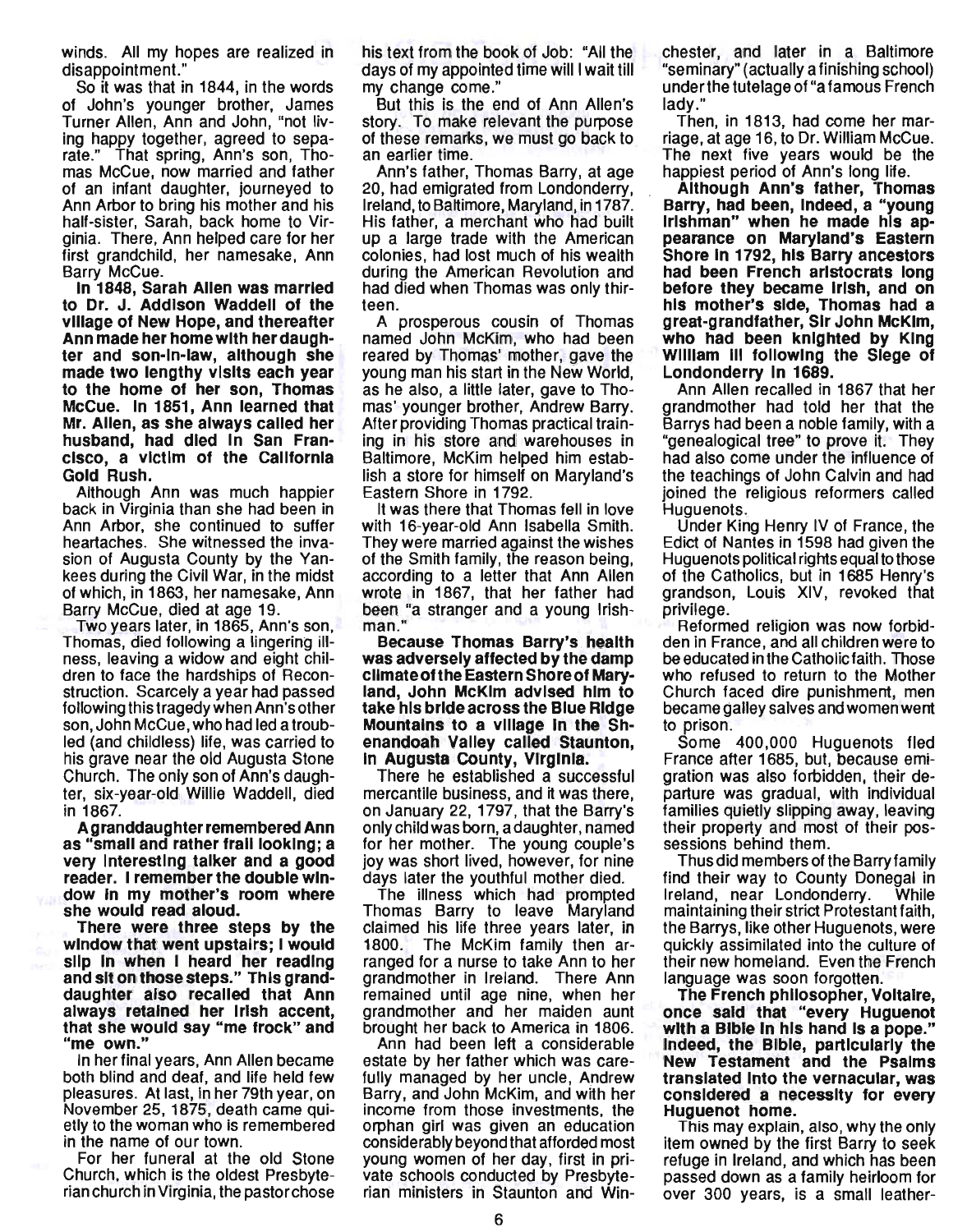bound Testament, with the Psalms, in French translation, printed in Paris in 1668. (It also contains the Huguenots' rites for baptism, appropriate prayers, a catechism, the Ten Commandments, and a Confession of Faith.)

As the eldest son in his generation, Thomas Barry had inherited this remnant of his French ancestry, and, as it had been carried by a forefather to a new home in Ireland a century earlier, so Thomas brought it to America in 1787.

It is believed that, following his death in 1800, it was sent back to Ireland with his three-year-old daughter, but that it was carried again to Virginia by Ann's grandmother when she came with Ann in 1806.

This small book became one of Ann's prize possessions for It provided a link to the father whom she could barely remember. Whether she brought It to Ann Arbor In 1824, we do not know. It Is remembered that a fragment of a page now lost, bore Ann Allen's signature, followed by the words "her book."

Ann deCided, apparently, that this heirloom should go to her namesake, her first grandchild, for the penciled signature "A. B. McCue, Belvidere" appears on the initial page of the Book of Matthew. When Ann Barry McCue died at age 19 in 1863, the book remained at Belvidere, the ante-bellum home which Thomas McCue had built in 1852.

Over the next century, it passed into the hands of Edward McKim McCue, Ann's youngest grandson, and from him into the possession of Edward's daughters, Margaret, Mary, and Sarah.

Now; Sarah McCue, the last of Ann Allen's great-granddaughters, has decided that the final owner of this precious artifact should be the Washtenaw County Historical Society for display In Its Museum on Main Street In the city whose name perpetuates that of Its first lady.

Miss McCue has sent, also, the original of the only photograph ever taken of Ann Allen which was owned by Edward McCue. She has placed Ann's letters written from Ann Arbor to her son in Virginia in the Bentley Historical Library.

It is a distinct honor for me, on behalf of Sarah W. McCue, now to hand this treasured heirloom, once a prized possession of Ann Allen, to Karen O'Neal, President of the Washtenaw Courity Historical Society.



# wCHS-ERS TAKE PART IN HISTORY CONFERENCE

On March 22, Louisa Pieper, Marilou Warner and Karen O'Neal participated in a conference concerning the content and process of Teaching Michigan History K-12. It was sponsored by Staff Development Services, WISD, and the Historical Society of Michigan's Center for Teaching Michigan History.

LOUisa, Marilou and Karen presented information regarding Local Resources Available for the Teaching of History. Social Studies teachers from around the county were invited to attend.

### WANTED: STORAGE SPACE, DRIVERS/VANS/TRUCKS

rarily house wish list items that are ing and Decision Making" at the Gebeing offered. The mealogy Society of Washtenaw County

to help cart wish list items to store Community College. and/or to an inventory office space in Meeting 1:30 p.m. in Lecture Hall II,

services please call Nancy McKinney, on Problem Solving and Proper Evichairman, at 665-5171. dence."

## PLEASE CHECK MAILING LABEL FOR DUES STATUS

Please check your mailing label. If it does not say 1991 or Complimentary it means you need to pay dues to continue receiving Washtenaw Impressions. If not, this is the last issue you will receive.

To join send name, address and phone number with check or money order payable to Washtenaw County Historical Society to: WCHS Membership, 122 South Main, Suite 250, Ann Arbor, MI 48104-1903. Information: 662-9092.

Annual dues are \$10, individual; \$18 a couple. Senior individual (60) \$8, senior couple, \$14. Sustaining dues \$50, commercial, \$25 and student \$5. Only one of a couple need be 60.

# The Museum Planning Committee PROBLEM SOLVING TALK

has added a couple of items to its wish David Werly, past-president of a list of last month: Toledo, Ohio society, will talk about 1. Basements or garages to tempo- "Special Genealogical Problem Solv-2. Drivers with vans or trucks willing Sunday, April 28, at Washtenaw

the Main Street area. Liberal Arts and Science Building; talk If you can donate such space or about 2 p.m., followed by class, "Panel

## HISTORIC HAPPENINGS INVOLVE: APPRAISALS OF ANTIQUES, 4-H, SHOW AND TELL, BEADED BAGS

Cheisea Historical Society: 7:30 p.m. second Monday at Depot, North Main at tracks.

Dexter Society: Lawrence Dum9uchelle of Dumouchelle Galleries in Detroit will appraise carry-in antiques from 10 a.m.-4 p.m. Saturday, April 27, at the museum, 3443 Invermess.

Fee, \$5 for oral appraisal, \$7, written except for items of more than \$1 ,oop value, \$12. It is sponsored by the Society's Heritage Guild.<br>**Manchester Society**: 7:30 p.m.

Manchester Society: third Tuesday at Blacksmith Shop, 324 East Main.

Milan Society: 7:30 p.m. third Wednesday at Hack House, 775 County Street.

Pittsfield Society: History day open house exhibit and program, "Salute to the Cooperative Extension Service," 1-5 p.m. Sunday, May 5, at township hall, State and Ellsworth Roads. Program at 2 p.m.

The day is in honor of the late Ray Ticknor, first president of the historical society and leader of a 4-H Handicraft Club for 25 years, and his mother who was a member of an Extension Homemakers Club.

Salem Society: "Show and Tell" meeting, 7:30 p.m. Thursday, April 25, at the former Congregational Church in Salem on Dickerson Street, diagonally across from the township hall.

Saline Society: 7 p.m. third Wednesday at Senior Center, 7605 North Maple Road. A speaker will talk about the restoration of the Dexter railroad depot April 17.

Ypsilanti Society: Quarterly meeting, 3 p.m. Sunday, April 21, at the museum, 220 North Huron, to discuss a new revised constitution for the Society and hear a local speaker, name to be announced.

The museum, open 2-4 p.m. Thursday, Saturday and Sunday, has special exhibits of men's dress-up clothing, children's dresses and beaded bags. Archives open 9 a.m.-noon weekdays.